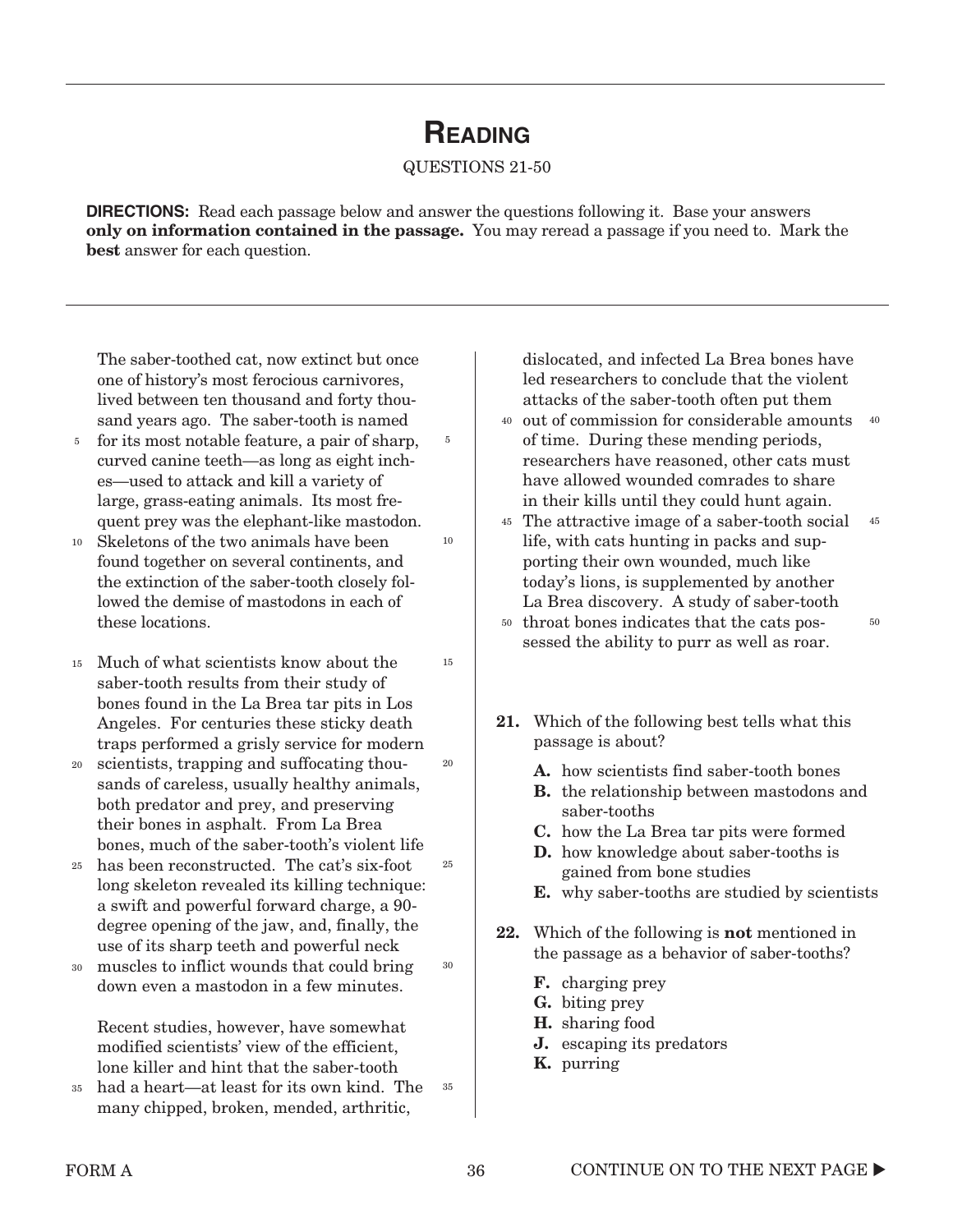- **23.** What does the passage imply about the prey of the saber-toothed cat?
	- **A.**  They often killed the cats during their battles.
	- **B.** They were dependent upon the cats for survival.
	- **C.**  They were usually larger than the cats.
	- **D.** They lived primarily in what is now California.
	- **E.** They were never trapped in the tar pits.
- **24.** Which of the following best describes what is suggested by the statement that the sabertooth "had a heart" (line 35)?
	- **F.** The killing behavior was unusual for the cats.
	- **G.**  The cats felt something like regret at killing their prey.
	- **H.** The cats never behaved violently toward each other.
	- **J.** The cats felt emotions such as fear and anger.
	- **K.** The cats' food-sharing resembled an act of kindness.
- **25.** What is the most likely reason that sabertoothed cats became extinct?
	- **A.**  They were trapped and killed in the tar pits.
	- **B.** Their main source of food became extinct.
	- **C.**  Many were wounded, but they were not nursed by other saber-tooths.
	- **D.** They were killed off by their predators.
	- **E.** They were extremely vulnerable to disease and injury.
- **26.** What is the "grisly service" (line 19) provided by the La Brea tar pits?
	- **F.** They trapped predators that would have killed other animal species.
	- **G.** They helped predators capture their prey more easily.
	- **H.** They trapped only saber-toothed cats.
	- **J.** They preserved the skeletons of animal species that are now extinct.
	- **K.** They provided a place where wounded

saber-tooths could go to die. CONTINUE ON TO THE NEXT PAGE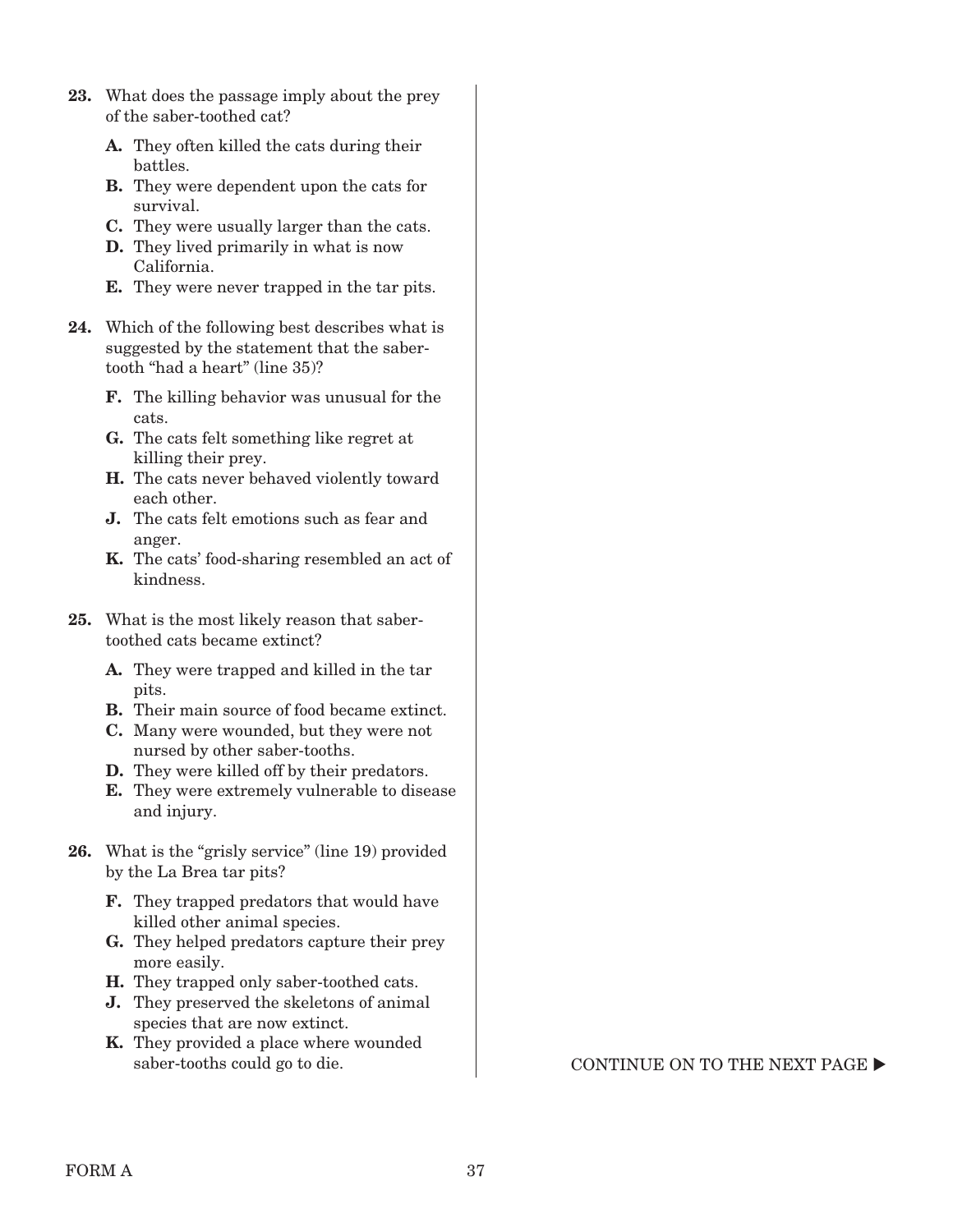Tea has a long history of medicinal use in India and China, where it was used to relieve drowsiness and thus aid the meditation of Buddhist monks. A monk studying

5

10

15

- <sup>5</sup> in China brought the first tea to Japan some time before A.D. 729—the first recorded use of tea in that country. In 1191, tea drinking in Japan was further encouraged by Yaesai, a Zen master who
- brought new tea seeds from China. Yaesai 10 treated the tea plant as a sacred remedy and an aid to religious experience. His writings contain the outline of what has become known as the "tea ceremony."
- According to some sources, the Japanese 15 nobility practiced a quite different social activity associated with tea drinking—the tea tournament. Reminiscent of modernday wine-tasting events, tea tournaments
- involved tasting bowls of tea from different 20 areas and guessing the origin of each. This version of tea drinking was far removed from the earlier connection with religious activity. 20
- The next important development in the tea ceremony occurred during the fifteenth century. The Silver Pavilion was built for a retired Japanese military leader, or shogun, who devoted the rest of his life to perfecting 25 25
- the arts and rituals of the ceremony. By 30 that time the tea ceremony had become an essential part of the cultural life of Japan. Perhaps the ceremony reached its pinnacle in the sixteenth century with the great tea 30 35
- master Rikyu, who established the rules and etiquette for the ceremony as it is still practiced today. 35

The tea ceremony has been described as a "ritualized sequence of movements, a for-

- mal dance of significant gestures." Two 40 principles prevail: *shibui* (impeccable taste) and *wabi* (simplicity and absence of luxury), and the ceremony follows strict rules. The ceremony takes place in a tea room,
- either part of a house or a separate building 4 in a garden. Although simple in design and lacking in pretension, tea rooms are built of 45

the finest materials and with the most expert workmanship. Often they cost more

<sup>50</sup> than the house itself!

50

The full tea ceremony has three parts and may last for four hours. The guests spend a few moments in the garden before being invited into the tea room for a light meal.

- After eating, they return to the garden for 55 meditation before returning for "thick tea." The host prepares one cup of tea, and the cup is passed from one guest to another in a series of bows and other movements. Again 55
- <sup>60</sup> the guests retreat to the garden. During the third part, known as "weak tea," a separate batch of tea is prepared for each guest. The weak tea part of the ceremony is often the only one practiced today, when tea cere-60
- monies may be conducted to honor birth-65 days or other special days. Even in this shortened form, however, the tea ceremony provides busy people an opportunity for quiet reflection in a gracious setting. 65
- **27.** Which of the following best tells what this passage is about?
	- **A.** tea ceremonies around the world
	- **B.** a contrast between the tea ceremony and other Japanese traditions
	- **C.** the development of the Japanese tea ceremony
	- **D.** how tea came to Japan
	- **E.** how Rikyu invented the tea ceremony
- **28.** What does the passage suggest about the use of tea as a medicinal cure?
	- **F.** It was used only by members of the nobility.
	- **G.** It could cure almost any disease.
	- **H.** It was used only in Japan.
	- **J.** It has been used in this way for centuries.
	- **K.** Its use was considered foolish by Zen masters.

CONTINUE ON TO THE NEXT PAGE  $\blacktriangleright$ 

40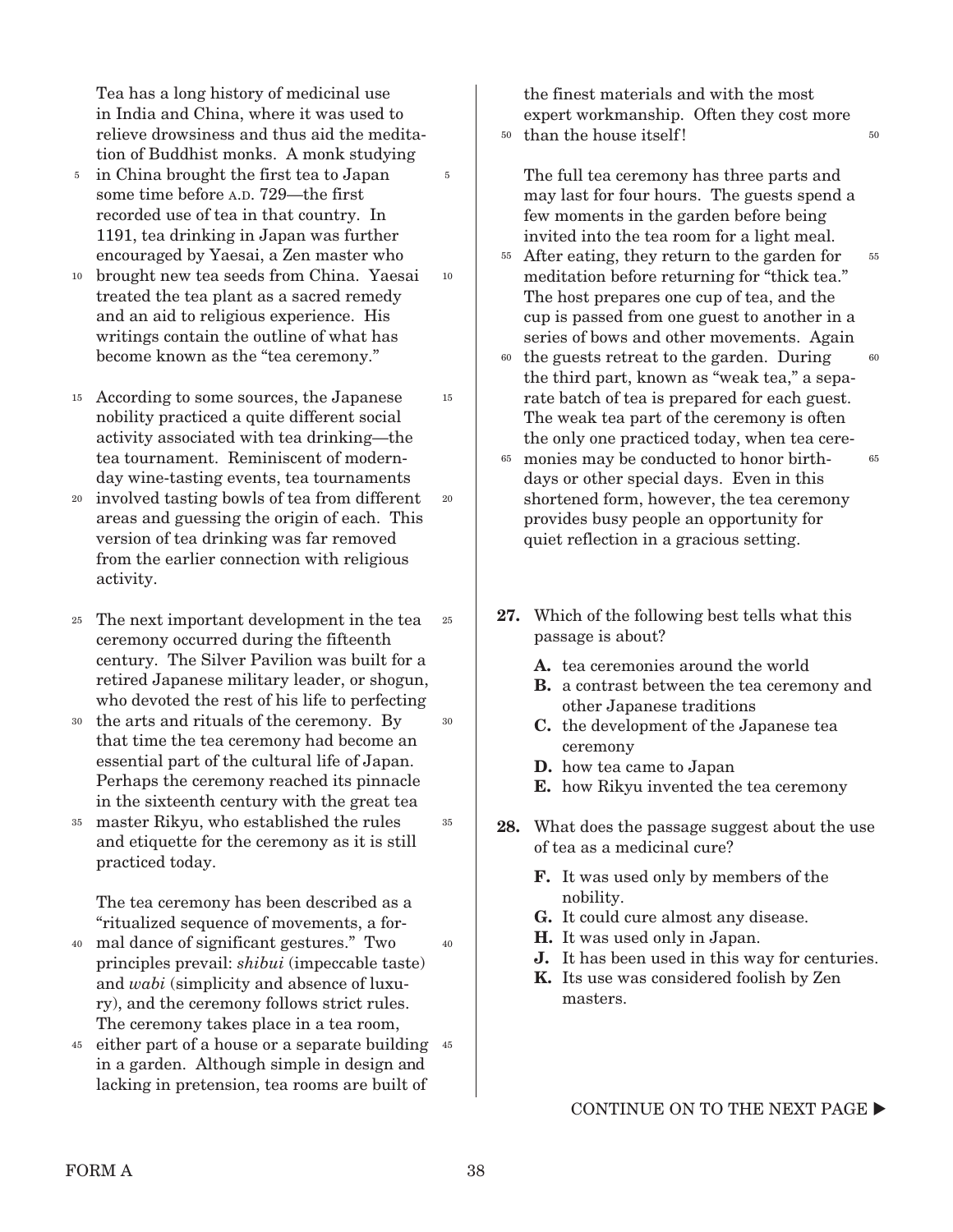- **29.** Which of the following statements is true of the present-day tea ceremony in Japan?
	- **A.** It usually includes only the weak tea portion.
	- **B.** It never takes place in the host's home.
	- **C.** It often occurs in an ornate tea pavilion.
	- **D.** It requires four hours to complete.
	- **E.** It always includes a light meal.
- **30.** According to the passage, which of the following statements about Rikyu's tea ceremony is accurate?
	- **F.** He developed it around the year 1200.
	- **G.** It established rules that are still observed.
	- **H.** It consisted only of thick tea.
	- **J.** It was used by Buddhist monks.
	- **K.** It was intended only for shoguns and other aristocracy.
- **31.** Which of the following is an expression of the principle of *wabi*?
	- **A.** a wine-tasting party
	- **B.** a tea tournament
	- **C.** the design of a tea room
	- **D.** the desire to celebrate birthdays
	- **E.** the desire to drink only the finest tea imported from China
- **32.** From the comments of the author, the most likely reason the tea ceremony has survived to the present day is that
	- **F.** tea is still considered a luxury.
	- **G.** people again recognize the medicinal value of tea.
	- **H.** people still use tea as an aid to religious experience.
	- **J.** people appreciate the opportunity to be quiet and reflective.
	- **K.** people still enjoy participating in tea

tournaments.  $\bullet$  contribution on the NEXT PAGE  $\triangleright$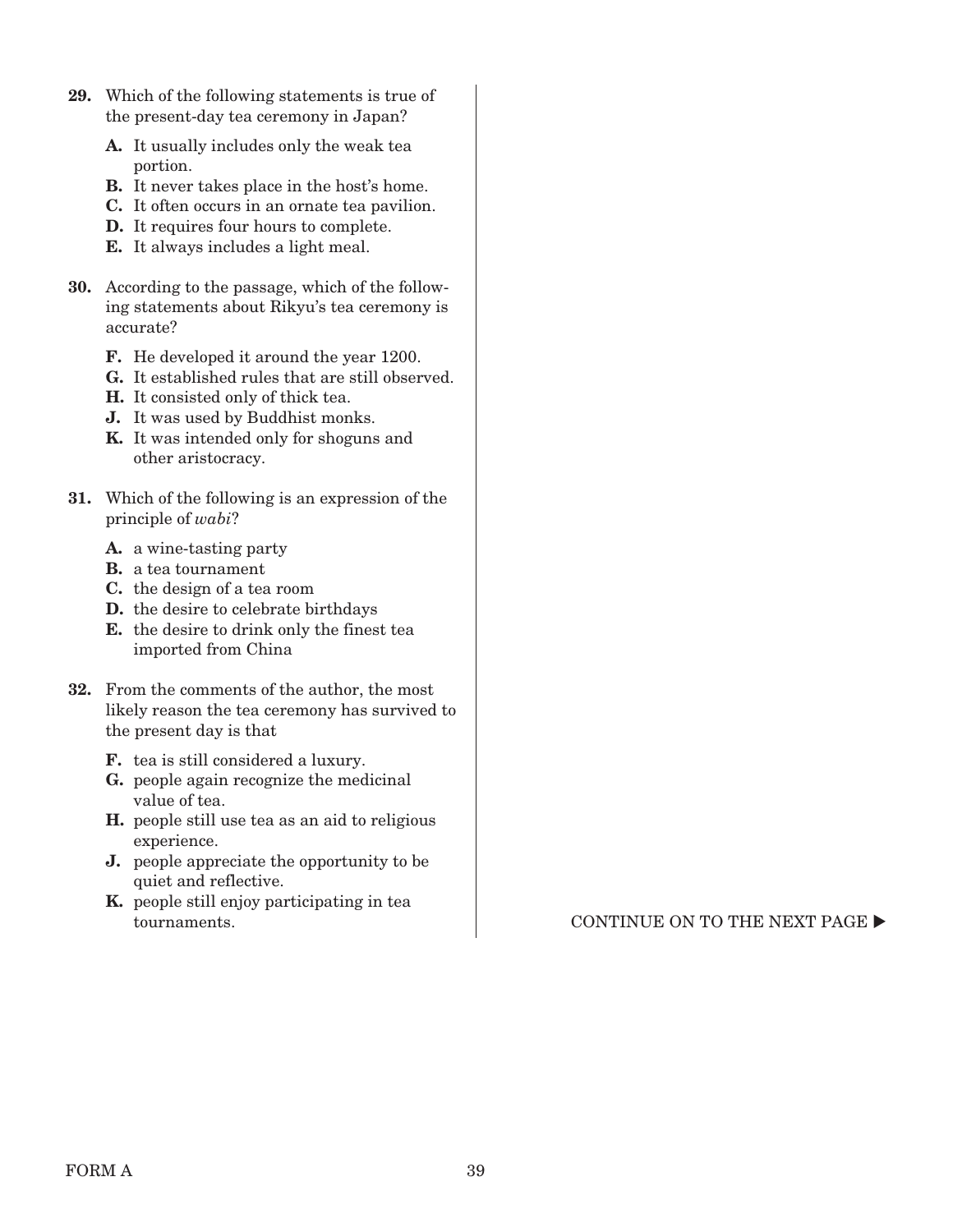The tenth century A.D. was a period of cultural and artistic revival in the European countries bordering the Mediterranean Sea. The magnificent works of art and architec-

5

10

25

35

40

45

- ture of that period used, among other materials, African gold, ivory, and rock crystals. But most of these materials would have been unavailable to European artists without a sophisticated trading network 5
- established along the east coast of Africa, 10 from present-day Somalia to northern Mozambique. The African traders represented many groups but were united by their common use of the Swahili language.
- For that reason, the traders are collectively 15 known as "Swahili." 15

For centuries, the Swahili had sailed the African coast in small, seaworthy boats of their own design. They were expert naviga-

- tors, and their knowledge of the dangerous coastal waters enabled them to expand their influence along 3,000 kilometers of East African coastline. In this region, known as the Swahili corridor, the Swahili 20 20
- traded salt, cloth, and iron products for a 25 wide range of goods from groups living in the African interior.

In the ninth century, the Swahili traded with Persian Gulf merchants, who in turn

- traded with China. The exchanges involved 30 30 Chinese pottery—discovered in recent East African coastal excavations—for African goods, particularly ivory. In the tenth century a new trade sprang up as Muslim
- traders from the Red Sea came seeking African gold, ivory, and crystals to sell to Mediterranean Europe. They found the Swahili trading network already in place. For the goods they sought, the Muslims 35
- 40 offered not only money but technical advice in matters that ranged from building techniques to arts and crafts.

The Swahili trading network did more than help the circulation of international prod-

ucts between Europe, Asia, and Africa. Since the Swahili traded with varied African societies, from herders and farmers to 45

hunters, they became a source of exchange for both goods and information within the

- <sup>50</sup> region. Their network brought both 50 economic advancement and a degree of cultural unity among the people of East Africa.
- **33.** Which of the following best tells what this passage is about?
	- **A.**  the role played by the Swahili in international trade in the ninth and tenth centuries
	- **B.** the Swahili contribution to a revival of African art and culture
	- **C.**  the effect of the Swahili traders on the art of tenth-century Europe
	- **D.** the sailing and boatbuilding skills of the Swahili traders
	- **E.**  how the Swahili traders used their wealth to develop their homeland
- **34.** Who were the Swahili's first trading partners?
	- **F.**  the Chinese
	- **G.**  European countries
	- **H.**  other African societies
	- **J.**  Red Sea merchants
	- **K.**  Persian Gulf merchants
- **35.** What was most important in enabling the Swahili to establish their trade along such a large portion of the African coast?
	- **A.**  large holdings of gold and ivory
	- **B.** knowledge of the coastal waters
	- **C.**  ability to trade with European countries
	- **D.**  knowledge of European art
	- **E.**  possession of goods from China
- **36.** What is an example of the goods sought by the traders from the Red Sea?
	- **F.**  Chinese pottery
	- **G.**  money
	- **H.** art objects
	- **J.** building techniques
	- **K.**  ivory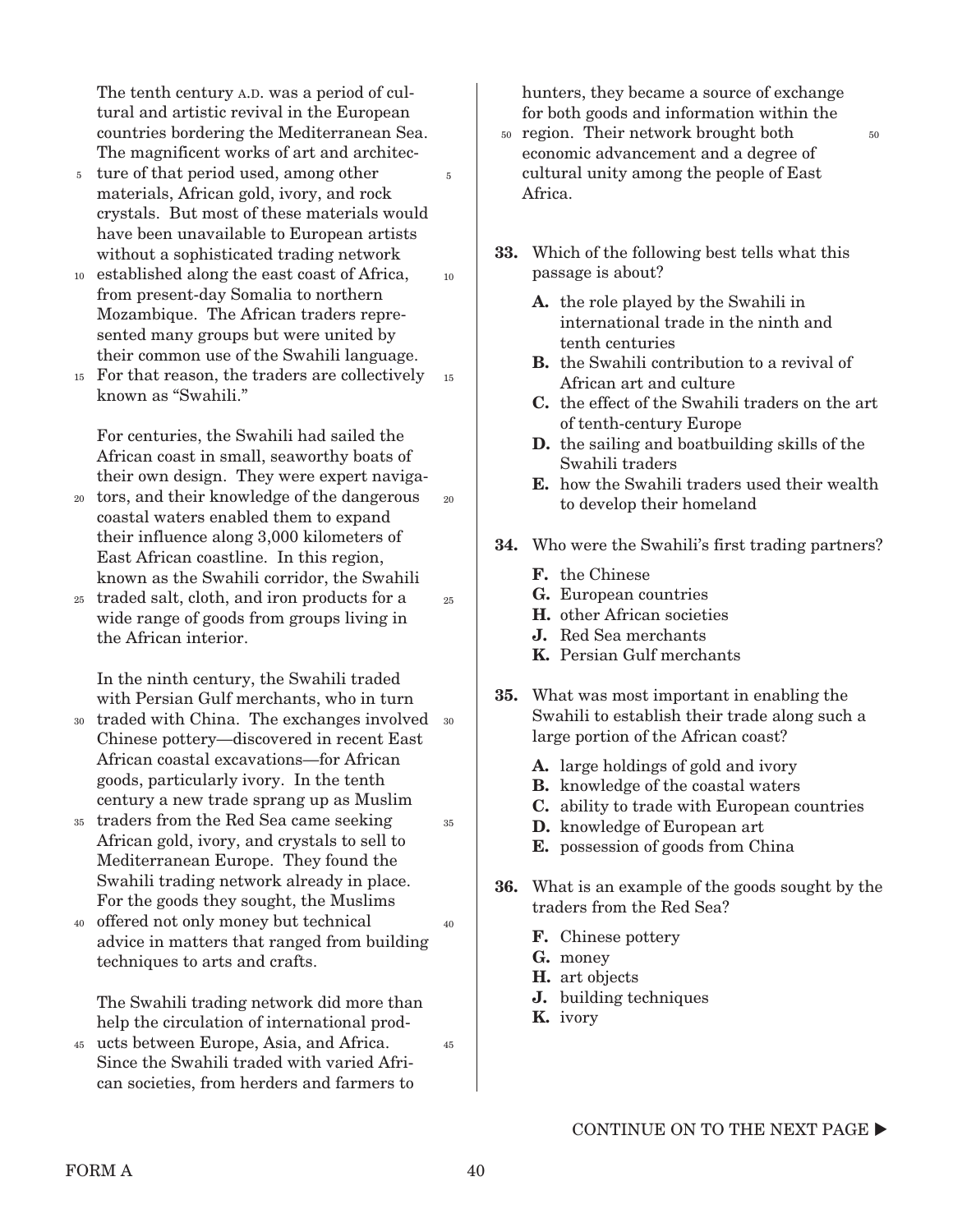- **37.** What was the most likely location for the Swahili to exchange gold for Chinese pottery?
	- **A.**  in the interior of Africa
	- **B.** on the coast of East Africa
	- **C.**  in the Persian Gulf
	- **D.**  on the shores of the Red Sea
	- **E.**  somewhere in China
- **38.** In what way were Swahili traders involved in the artistic revival in tenth-century Europe?
	- **F.** The materials they traded with Muslim traders from the Red Sea were used in the European revival.
	- **G.** They sold African gold, ivory, and crystals to the Europeans in exchange for arts and crafts.
	- **H.** They traded salt, cloth, and iron products with Persian Gulf merchants in exchange for gold, ivory, and crystals.
	- **J.** They offered technical advice as well as money in exchange for European art.
	- **K.** Their network introduced artistic prac-

tices of the Chinese to Europeans. CONTINUE ON TO THE NEXT PAGE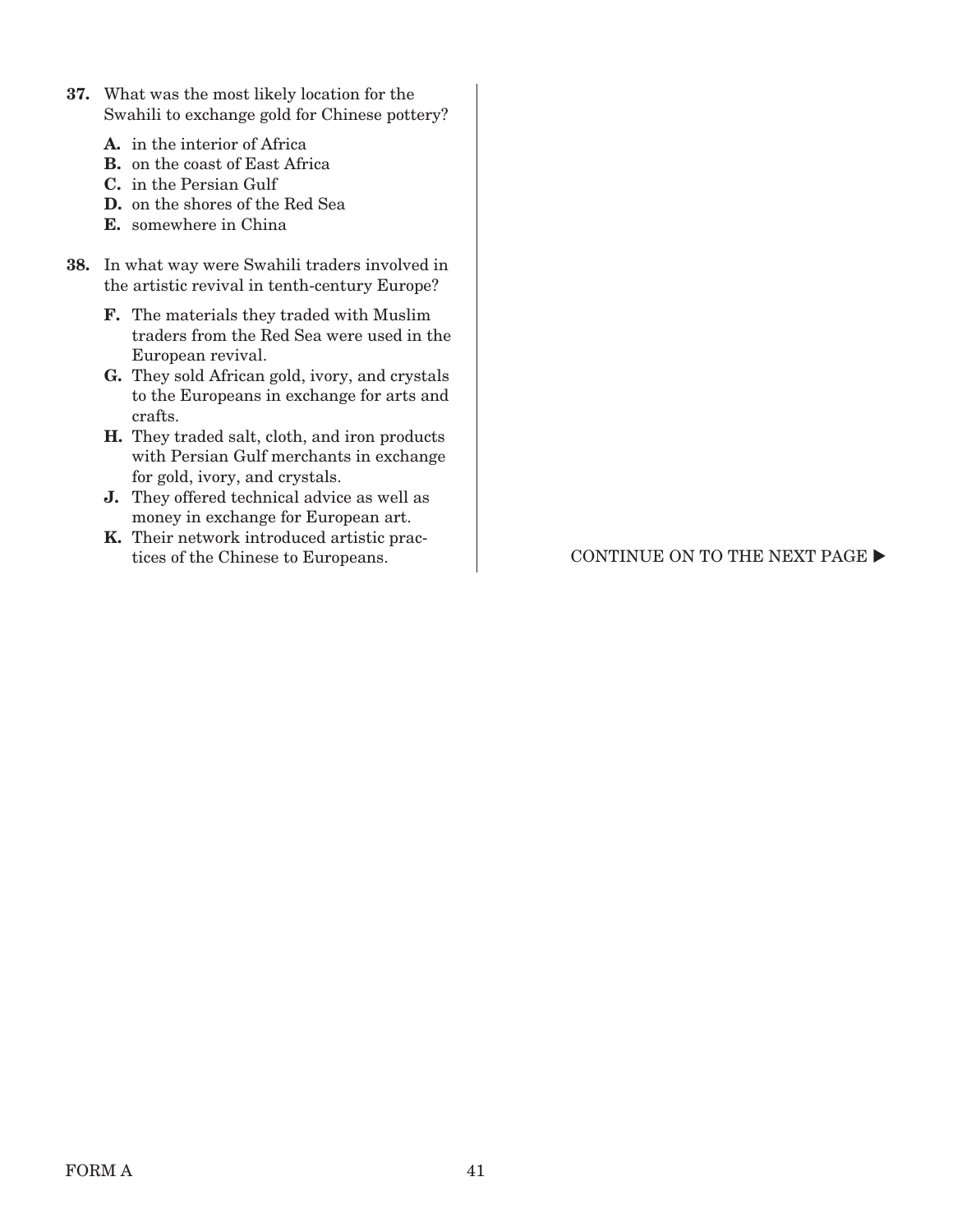A brilliant comet appears in the sky about once every ten years. In recent times, the appearance—technically called an apparition—of a comet is frequently the occasion

5

10

- <sup>5</sup> for celebration, including T-shirts and posters. One shirt, for Halley's comet in 1985-86, trumpeted, "coming soon to a sky near you." For most of the history of the human race, however, the appearance of a
- comet has inspired fear, dire predictions, 10 and irrational behavior. At first glance, that may seem surprising. Comets are beautiful, slow-moving objects, absolutely quiet, and clearly very far away from the
- $15$  earth. Why, then, did they inspire such ter-  $1$ ror and forecasts of doom in virtually every culture of the world for thousands of years? It may well be because—until the last few centuries—people could not fit comets into
- what they knew about the universe, and 20 because fear is a very human reaction to the unknown. 20

In earlier times, people were in much closer touch with the natural world around them

- than are most people today. They watched 25 the skies and learned to recognize, if not fully understand, the regularity of the movements of heavenly bodies. They learned to predict these movements and to 25
- connect them with specific aspects of their 30 lives, such as the passage of time, the seasons, and the weather. Comets, on the other hand, appeared without warning anywhere in the sky, wandered aimlessly for a few 30
- days, then disappeared as suddenly as they 35 had come. With no apparent rhyme or reason for their appearances, comets became objects of awe and fear. 35

In the twenty-first century, these

- once-feared objects can be described scien-40 tifically. For example, every comet has a head, with a nucleus of icy material that has been described as a "dirty snowball." This nucleus is surrounded by a fuzzy-look-40
- ing, gaseous region called the coma. 45 Frequently a comet also has a tail composed of gases and dust. The ancient Chinese called comets broom stars, the Aztecs 45

referred to them as smoking stars, and the

Tshi people of Zaire named them hair stars. 50 The English name for them comes from the Greek kometes, meaning long-haired. The Tonga people of the South Pacific perhaps came closest to the truth when they named them stars of dust. 55 50 55

Nearly every culture has taken the arrival of a comet as a sign of undesirable change or bad luck. To the Masai of East Africa, comets portended famine, and to the Zulus

- farther south, war. The Chinese catalogued 60 60 dozens of comet types, each predicting a specific kind of doom. Europeans regarded them with superstition and fear. Only the !Kung people of modern-day Namibia were
- optimistic when sighting a comet, believing 65 it guaranteed a happy future. 65

Although we now know a great deal about comets and can predict their apparitions and movements with considerable accuracy, they are still capable of inspiring awe and 70 wonder as they light up the night sky.

70

- **39.** Which of the following best tells what this passage is about?
	- **A.** the return of Halley's comet
	- **B.** what comets look like
	- **C.** people's fascination with and fear of comets
	- **D.** records of comet apparitions
	- **E.** what astronomers know about comets
- **40.** Why did comets inspire fear in ancient times?
	- **F.** They appeared to be very close to earth.
	- **G.** They appeared frequently in the night sky.
	- **H.** They exploded noisily when they disappeared.
	- **J.** Their appearances were unpredictable.
	- **K.** They predicted war and disaster.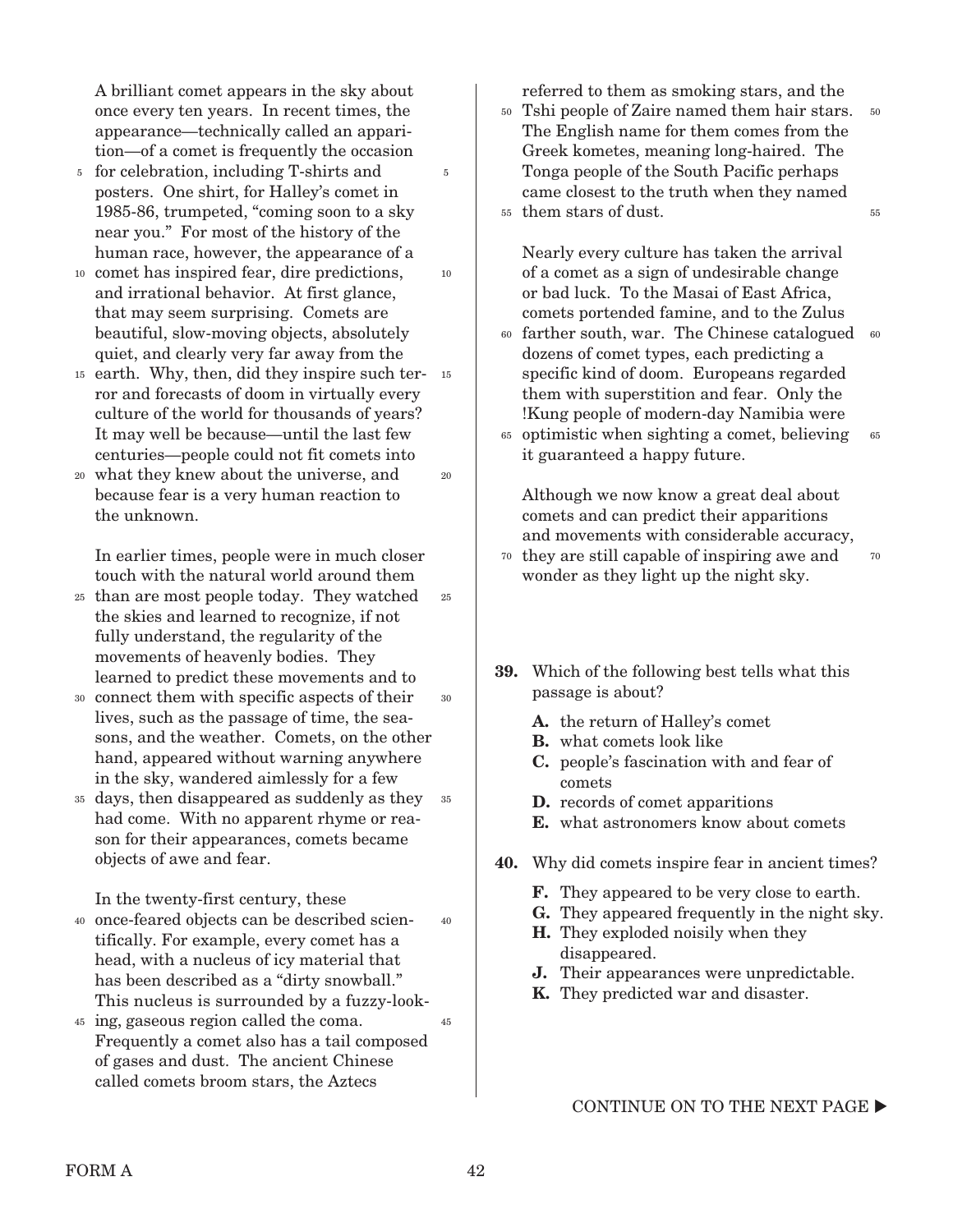- **41.** The !Kung people differed from other African cultures because they
	- **A.** thought comets were made of dust.
	- **B.** kept careful records of comet apparitions.
	- **C.** believed comets told of coming war.
	- **D.** understood the movements of comets.
	- **E.** took comets to be signals of good luck.
- **42.** Why does the author say that the Tongan name for a comet "came closest to the truth" (line 54)?
	- **F.** The tail of a comet is made of dust.
	- **G.** The shape of the head and tail of a comet suggests long hair.
	- **H.** A comet is a type of star.
	- **J.** A comet is composed of smoke.
	- **K.** The Tongans believed comets brought good luck.
- **43.** The T-shirt boasting, "coming soon to a sky near you," implied that
	- **A.** Halley's comet was not bright enough to be seen.
	- **B.** the appearance of Halley's comet cannot be predicted accurately.
	- **C.** the arrival of a comet still inspires great interest.
	- **D.** comets are no longer of interest to the public.
	- **E.** something terrible would happen in 1985 or 1986.
- **44.** Which of the following statements about the relationship between comets and disasters is best supported by the passage?
	- **F.** They may occur at the same time, but that doesn't mean that one causes the other.
	- **G.** The relationship that existed in ancient times no longer exists.
	- **H.** Increased scientific knowledge about comets can be used to predict disasters more accurately.
	- **J.** If people were in closer touch with the natural world, the relationship would be clearer.
	- **K.** Most ancient cultures did not believe there was a relationship between comets and disasters. The contract of the CONTINUE ON TO THE NEXT PAGE  $\blacktriangleright$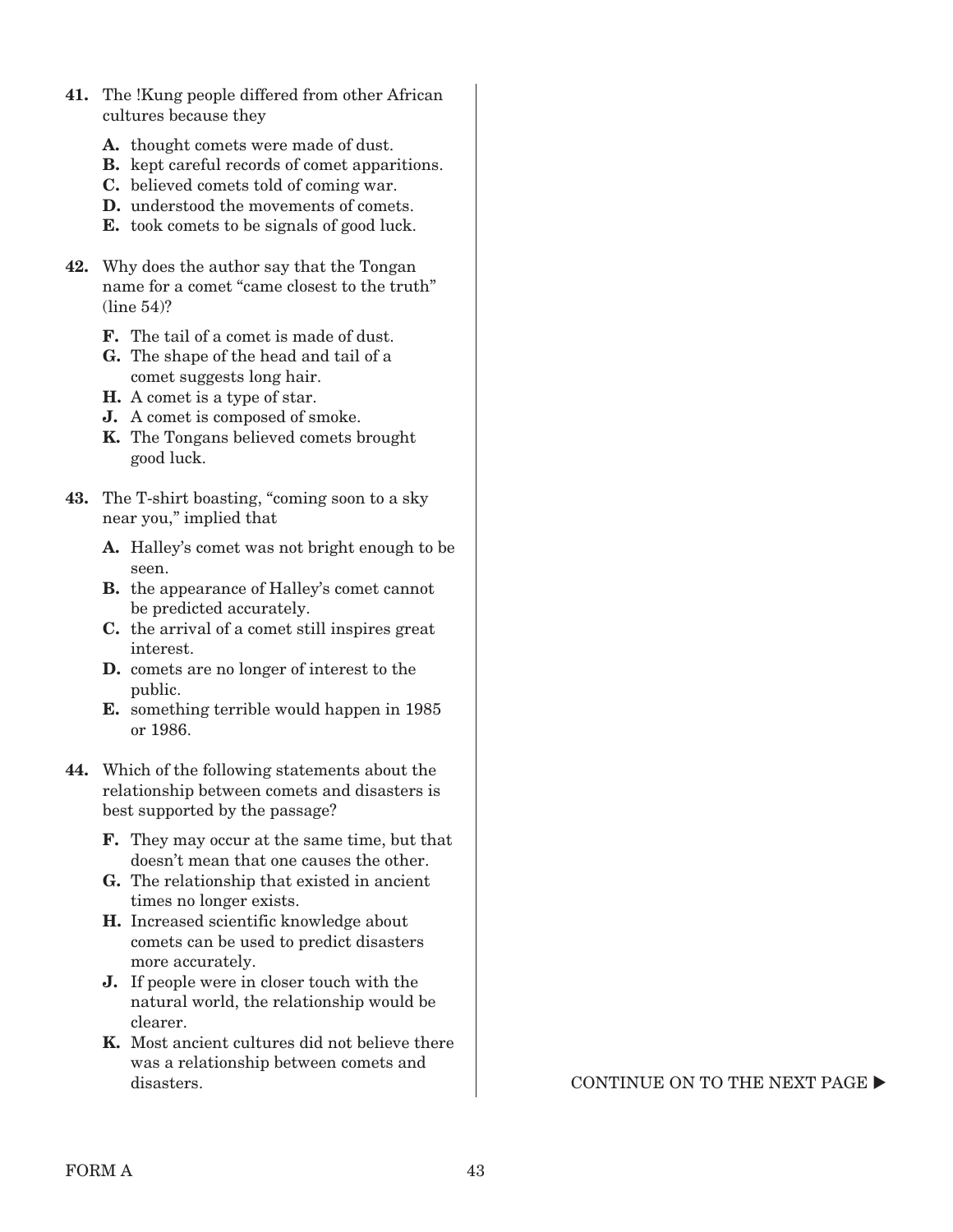For centuries, traveling performers played an important role in the culture of India. In ancient times, villagers living in remote areas depended on these traditional folk

5

15

20

30

35

40

- 5 artists to bring news from far-away places and to entertain them with songs, stories, and acrobatics. Even though the local leaders in the sixteenth century emphasized court-based entertainment and, later,
- <sup>10</sup> industrialization broke down the old village <sup>10</sup> society, the traditional arts managed to survive. But since India became independent in 1947, people in the rural areas began relying on radio, television, and the movies
- 15 for information and entertainment. Support for the wandering entertainers was no longer strong enough to sustain them, and like many displaced workers before them, these folk artists fled to the city in
- 20 search of new audiences.

In the neighborhoods of the largest cities in India, new threats faced the storytellers, puppeteers, and sword-swallowers. Because they performed in the streets, they

- 25 were considered beggars—illegal under the 25 new laws of independent India. As recent arrivals with little money, they became squatters in the slums of the cities, victims of slum-clearing projects that frequently
- 30 flattened their huts. But two recent changes may have created a turning point in the fortunes of the performers. The government has finally recognized their right to form a cooperative and be treated like
- 35 other businesspeople. And the outside world, exposed to recent movies and TV shows about India, has become fascinated with all things Indian and discovered (or rediscovered) the ancient traditions of the

40 folk artists.

> The transition from rural wandering to urban street performing has encouraged other changes as well. In earlier days, the various arts were performed by members of

45 different castes, who would not associate 45 with each other. The cooperative has required that those divisions be broken

down. Now some young people even change from one skill to another. Women have won

- <sup>50</sup> the right to perform in roles once reserved for men. Some children of these performers have chosen not to follow the old traditions and have become bus drivers and industrial workers, but others are preserving the old 50
- ways. Many street artists return annually 55 to their rural ancestral villages, but when they go back to the city, they are coming home. 55
- **45.** Which of the following best tells what this passage is about?
	- **A.**  Traditional traveling performers in India have had to adapt to changing times.
	- **B.** Folk artists traditionally provided a means of communication in India.
	- **C.**  Folk artists inherited their skills from their ancestors.
	- **D.** It is extremely important for a country to preserve its artistic heritage.
	- **E.**  Steps must be taken to preserve the Indian tradition of street performance.
- **46.** Which of the threats to traveling performers came first?
	- **F.** the invention of television
	- **G.**  laws against begging
	- **H.**  industrialization
	- **J.**  slum clearances
	- **K.**  entertainment based in the courts of rulers
- **47.** Which of these statements would the author most likely agree with?
	- **A.**  Traditional street performing will soon die out.
	- **B.** Puppetry, acrobatics, and storytelling are now primarily urban professions.
	- **C.**  The cooperative has eliminated the occupations of artists and musicians.
	- **D.** Laws against begging should be repealed.
	- **E.**  Soon people will see traditional Indian arts only on television.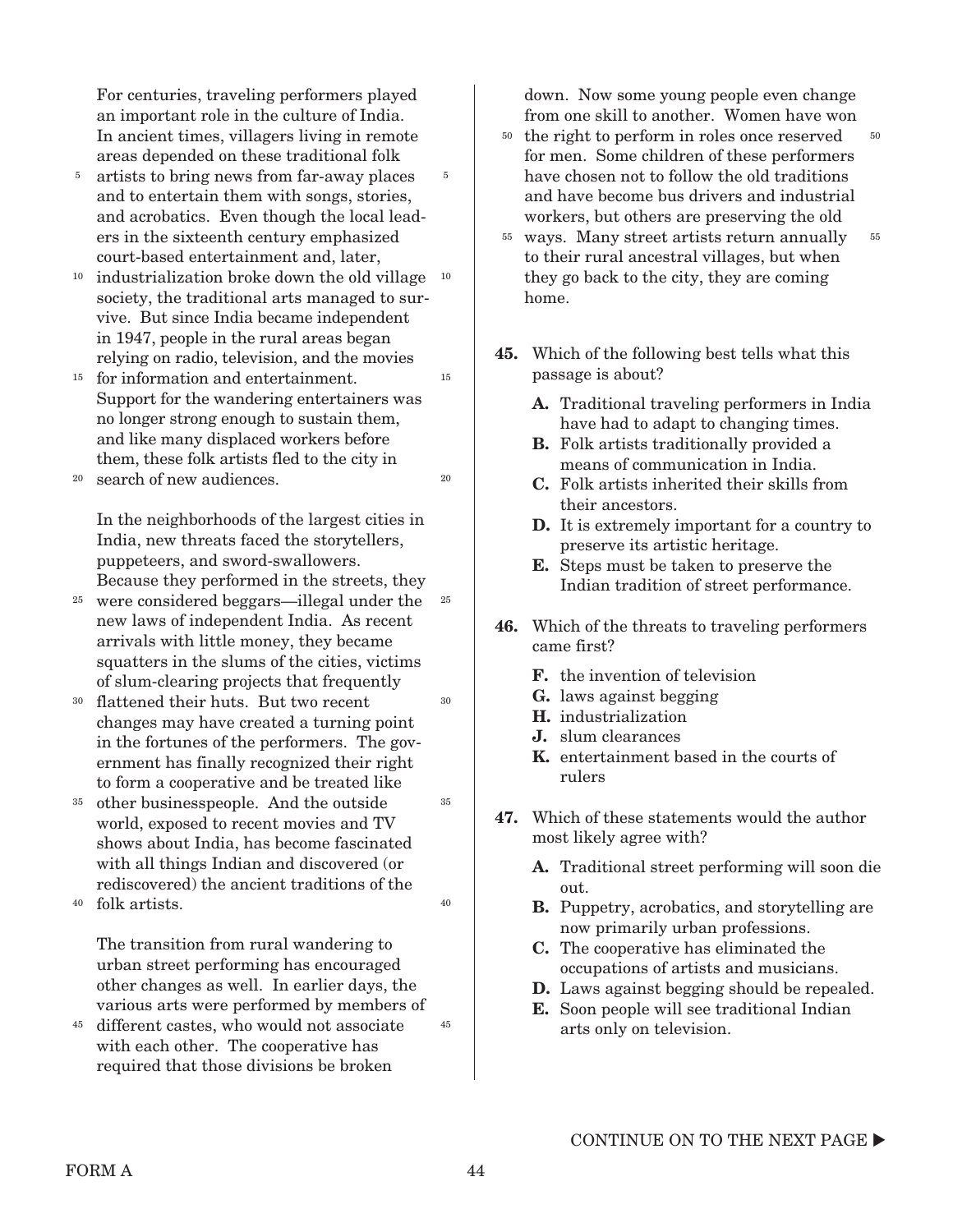- **48.** The passage suggests that the Indian government currently treats street performers as
	- **F.** national treasures.
	- **G.**  beggars.
	- H. businesspeople.
	- **J.** displaced persons.
	- **K.**  slumlords.
- **49.** Which of the following is **not** suggested as a strength of the current folk artists?
	- A. their willingness to change as society changes
	- **B.** their ability to preserve traditional values
	- **C.**  the fact that they are breaking down caste barriers
	- **D.** their ability to experiment with new methods
	- **E.** their willingness to travel constantly around the country once again
- **50.** What effect has the rediscovery of ancient traditions by the outside world had on Indian folk artists?
	- **F.** They have regained some of their former popularity.
	- **G.** They have lost their legal status as performers.
	- **H.** They have returned to their homes in the rural villages.
	- **J.** They have rejected changes in favor of the old traditions.
	- **K.** They have restricted the participation of

women and children.  $\blacksquare$  CONTINUE ON TO THE NEXT PAGE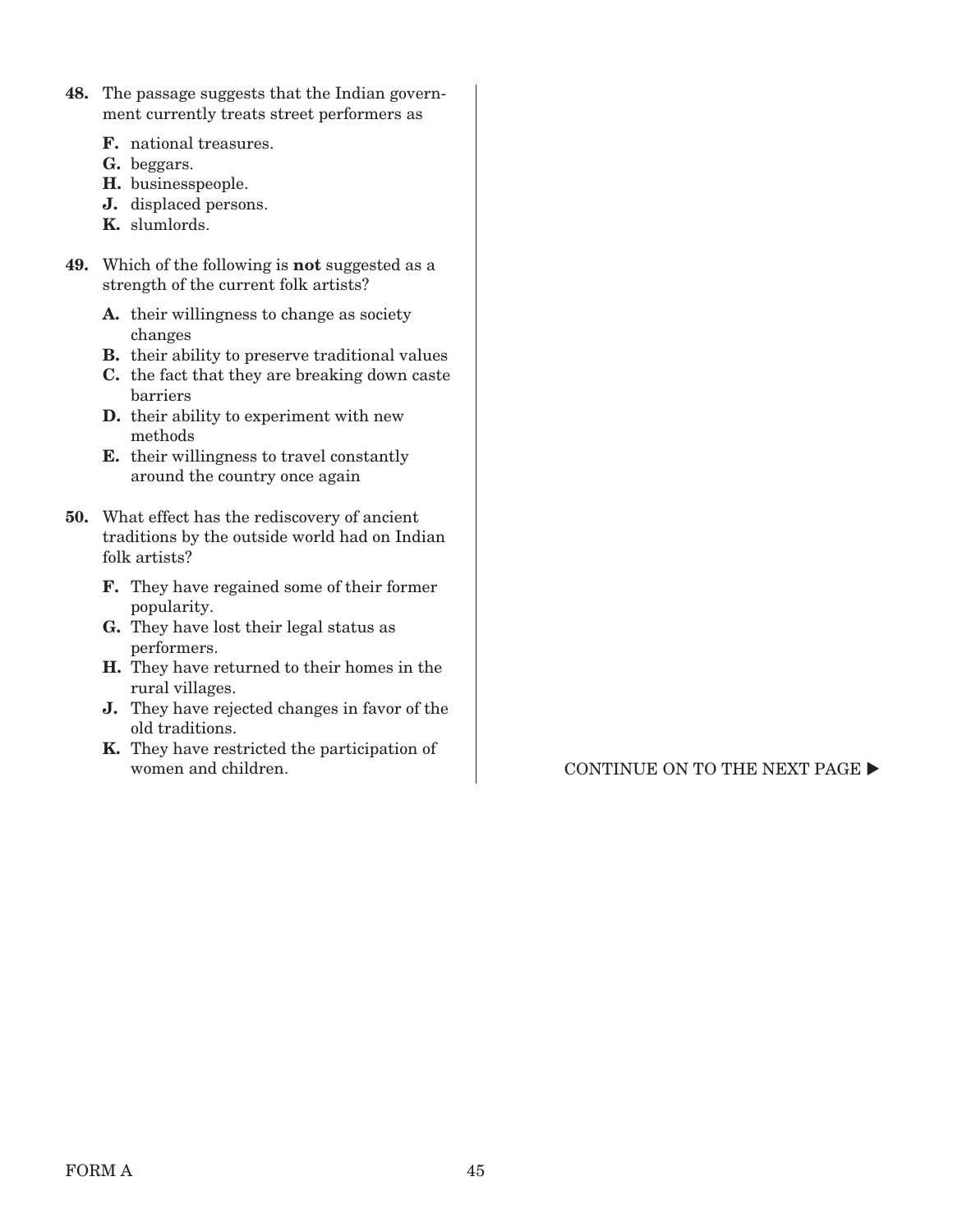# PART 2 - MATHEMATICS

*Suggested Time — 75 Minutes* 50 QUESTIONS

## **General Instructions**

Solve each problem. Select the **best** answer from the choices given. Mark the letter of your answer on the answer sheet. You can do your figuring in the test booklet or on paper provided by the proctor. **DO NOT MAKE ANY MARKS ON YOUR ANSWER SHEET OTHER THAN FILLING IN YOUR ANSWER CHOICES.**

#### **Important Notes:**

- (1) Formulas and definitions of mathematical terms and symbols are **not** provided.
- (2) Diagrams other than graphs are **not** necessarily drawn to scale. Do not assume any relationship in a diagram unless it is specifically stated or can be figured out from the information given.
- (3) Assume that a diagram is in one plane unless the problem specifically states that it is not.
- (4) Graphs are drawn to scale. Unless stated otherwise, you can assume relationships according to appearance. For example, (on a graph) lines that appear to be parallel can be assumed to be parallel; likewise for concurrent lines, straight lines, collinear points, right angles, etc.
- (5) Reduce all fractions to lowest terms.
- **51.** What is the greatest common factor of 105 **53.**  $\bullet$   $\bullet$   $\bullet$   $\bullet$   $\bullet$ and 126? M N P Q A. 3 In the figure above, points N and P are on line **B.**  $\overline{7}$ segment MQ.  $C_{\bullet}$ 9 **D.**  21  $NQ = 30$  cm **E.** 35  $MN:NQ = 3:2$  $NP: PQ = 2:1$ What is the length of  $\overline{\text{MP}}$ ? **52.** Simonne, Marco, and Evon were partners in business. Simonne and Marco each received **A.** 5 cm twice as much of the profit as Evon received. **B.** 20 cm If the total profit was \$1,800, how much **C.** 50 cm did Evon receive? **D.** 60 cm **F.** \$360 **E.** 65 cm **G.** \$600 **H.** \$720 **54.** Express  $48.762 \times 100$  in scientific notation. **J.** \$900 **K.** \$1,800

**F.**  $0.48762 \times 10^3$ **G.** 0.48762  $\times 10^4$ **H.**  $4.8762 \times 10^2$ 

> **J.**  $4.8762 \times 10^3$ **K.**  $48.762 \times 10^2$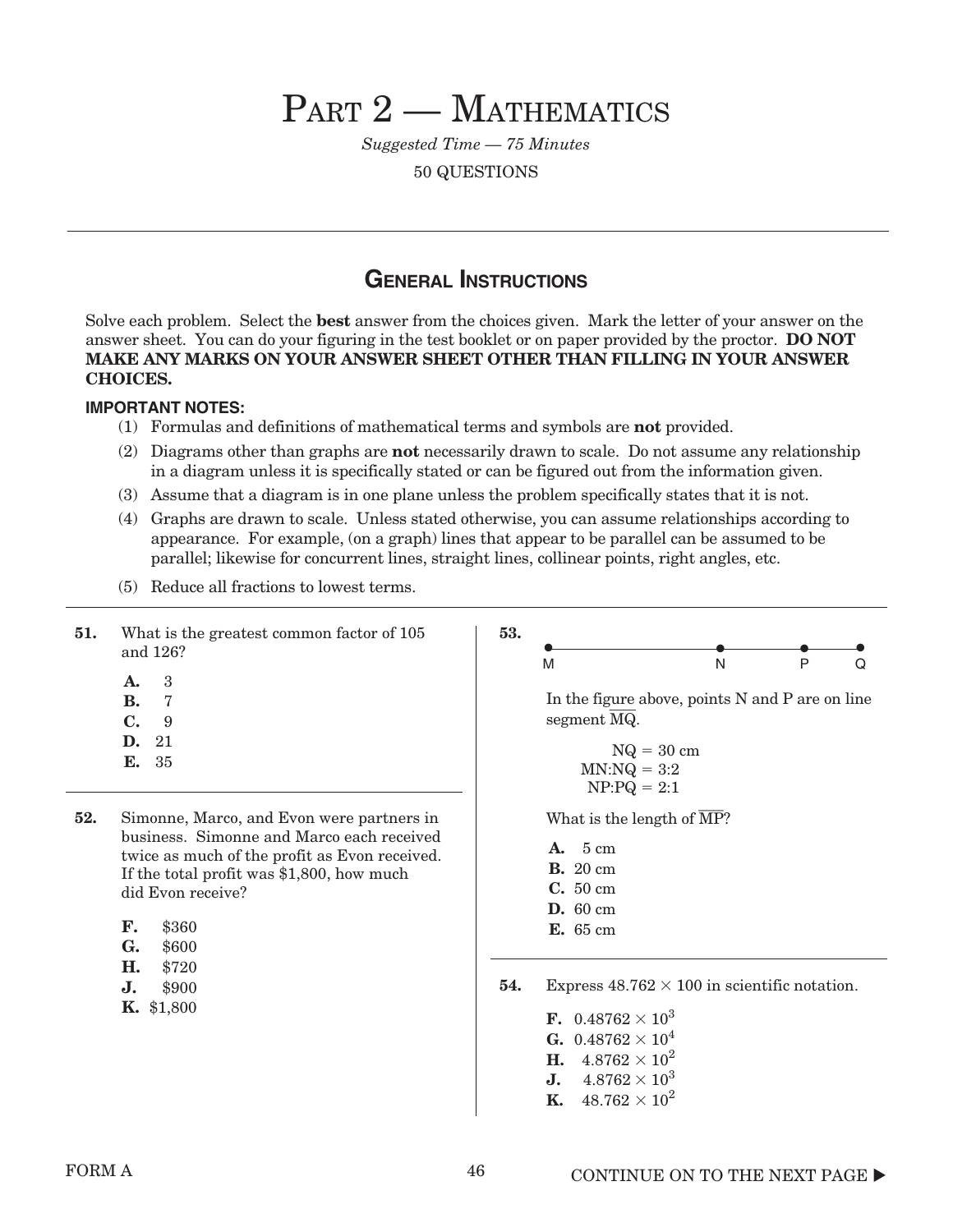| 55. | S<br>Р<br>R.                                             |
|-----|----------------------------------------------------------|
|     |                                                          |
|     | $-12 - 10 - 8 - 6 - 4 - 2 = 0 + 2 = 4 + 6 + 8 + 10 + 12$ |
|     | On the number line above, $Q$ (not shown) is             |
|     | the midpoint of SR. What is the length of                |
|     | PQ?                                                      |
|     | $A. 2.5 \text{ units}$                                   |
|     | $\mathbf{B}$ . 6.5 units                                 |
|     | 7 units<br>С.                                            |
|     | 9 units<br>D.                                            |
|     | 13 units<br>Е.                                           |

- **56.**  An 11-sided polygon has 3 sides each of length *x* centimeters and 6 sides each of length 2*x* centimeters. The lengths of the other 2 sides are 12 centimeters and 13 centimeters. If the perimeter of the polygon is 100 centimeters, what is the value of *x*?
	- **F.** 3
	- G. 5
	- **H.** 12
	- **J.** 25
	- **K.** 75
- **57.** What is the value of  $3 |x| 5 |y|$  if  $x = -7$  and  $y = -11?$ 
	- $A. 76$
	- **B.** 34
	- **C.**  $-4$
	- **D.** 34
	- **E.** 76

**58.**  $(\sqrt{36})(\sqrt{16}) =$ 

- **G.** 6 **H.** 24
- **J.** 48
- **K.** 144
- 59. Miller's Factory has decided to run nonstop for three 14-hour shifts. The whistle to start the first shift is to blow at 9:00 a.m. At what time should the whistle blow to **end** the third shift?
	- **A.** 3:00 a.m.
	- **B.** 3:00 p.m.
	- **C.** 1:00 a.m.
	- **D.** 1:00 p.m.
	- **E.** 12:00 midnight
- **60.**  *N* is an element of the set

 $\{0.2, 0.7, 1.4, 2.0, 7.0\}$ , and  $\frac{4.2N}{1.2}$  is an integer. What is *N*?

**F.** 0.2 **G.** 0.7 **H.** 1.4 **J.** 2.0 **K.** 7.0

**61.** {1, 2, 3, . . . , 175, 176, 177, 178}

How many numbers in the set above have 5 as a factor but do not have 10 as a factor?

- **A.** 11
- **B.** 13
- **C.** 4 **D.** 17
- **E.** 18
- 
- **62.** *n* is an even integer and  $10 \le n \le 19$ . What is the mean of all possible values of *n*?
	- **F.** 14
	- **G.** 14.5
	- **H.** 15
	- **J.** 15.5
	- **K.** 30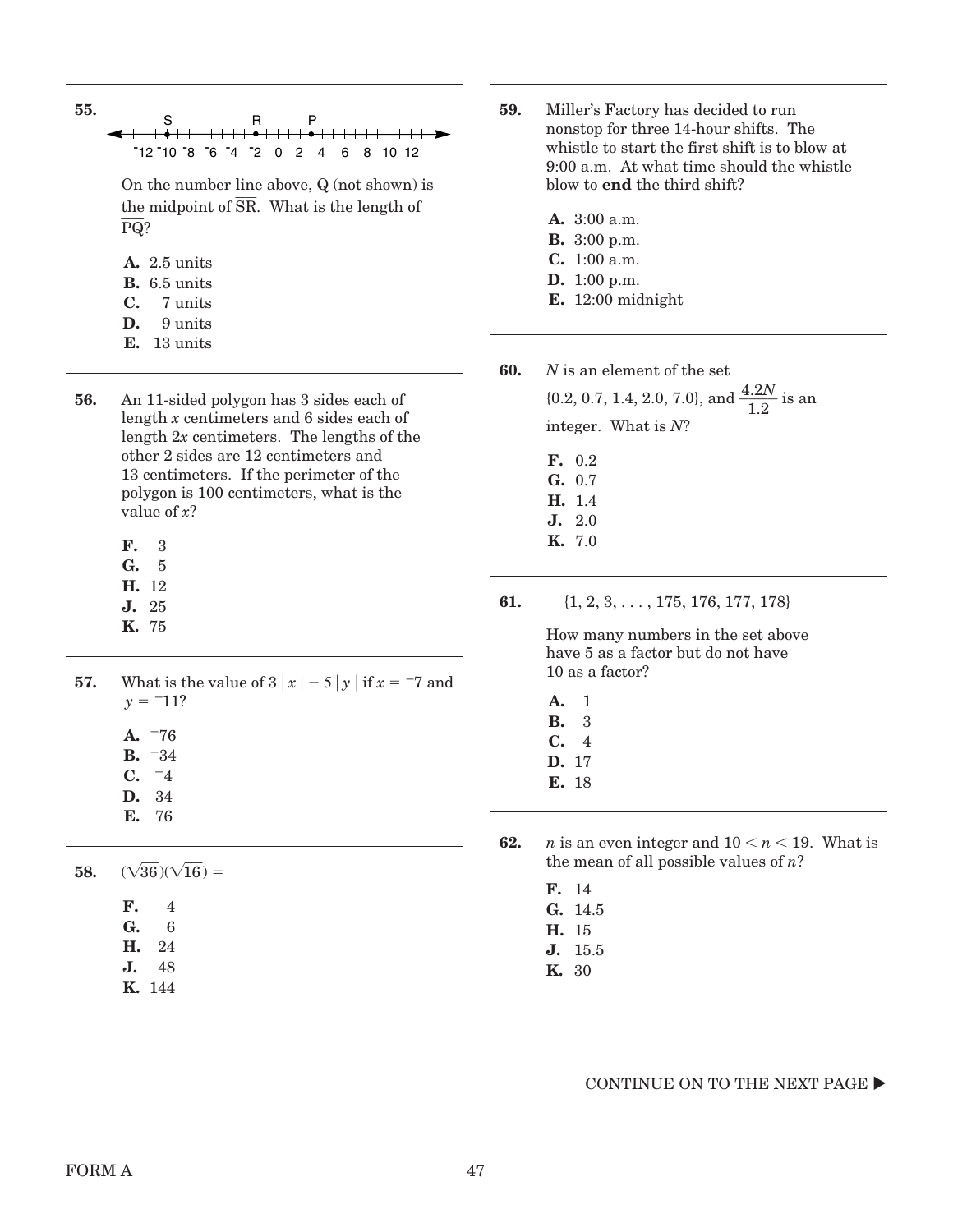

The shaded figure in the diagram above consists of five squares. It touches the circle at points M, N, P, and Q. The radius of the circle is 15 centimeters. What is the area of the shaded portion of the figure?

- **A.** 25 sq cm
- **B.** 100 sq cm
- **C.** 125 sq cm
- **D.** 500 sq cm
- **E.** 900 sq cm
- **64.** Sam has 40 grams of nitrate to conduct an experiment. This experiment requires that  $\frac{2}{5}$  gram of nitrate be added to a soil bed each day. At this rate, what is the maximum number of days that Sam can conduct the experiment?
	- **F.** 18 days
	- **G.** 40 days
	- **H.** 100 days
	- **J.** 200 days
	- **K.** 400 days
- **65.**  This week Elliott worked 3 days as a clerk in his mother's store. He was paid \$3.78 per hour. If he worked  $6\frac{1}{2}$  hours each day, how much should Elliott be paid?

| A. \$11.34        |
|-------------------|
| <b>B.</b> \$13.23 |

- **C.** \$13.28
- **D.** \$35.91
- **E.** \$73.71
- **66.** Assume that the notation  $\neq (w, x, y, z)$ means "Add *w* and *x*, multiply this result by *y*, and then subtract *z*." What is the value of  $\dagger$  (3, 5, 6, 3) –  $\dagger$  (4, 6, 3, 5)?
	- **F.** 15
	- **G.** 15
	- **H.** 20
	- **J.** 45
	- **K.** 70
- **67.**  Twelve out of 25 students picked "The Flying Fuzz Brothers" as their favorite video game. What percentage of the class did **not** pick "The Flying Fuzz Brothers"?
	- **A.**  $\frac{13}{25}\%$
	- **B.** 13%
	- **C.** 48%
	- **D.** 51%
	- **E.** 52%
- **68.**  The product of 3 different positive integers is 10. What is their sum?
	- **F.** 7 **G.** 18
	- **H.** 10
	- **J.** 13
	- **K.** 30
- **69.**  A circle has an area of *p* square feet and a circumference of *q* feet. If  $p = 2.5q$ , what is the radius of the circle?
	- **A.** 1.25 ft
	- **B.**  $\sqrt{2.5}$  ft
	- **C.** 2.5 ft
	- **D.** 5 ft
	- **E.** 10 ft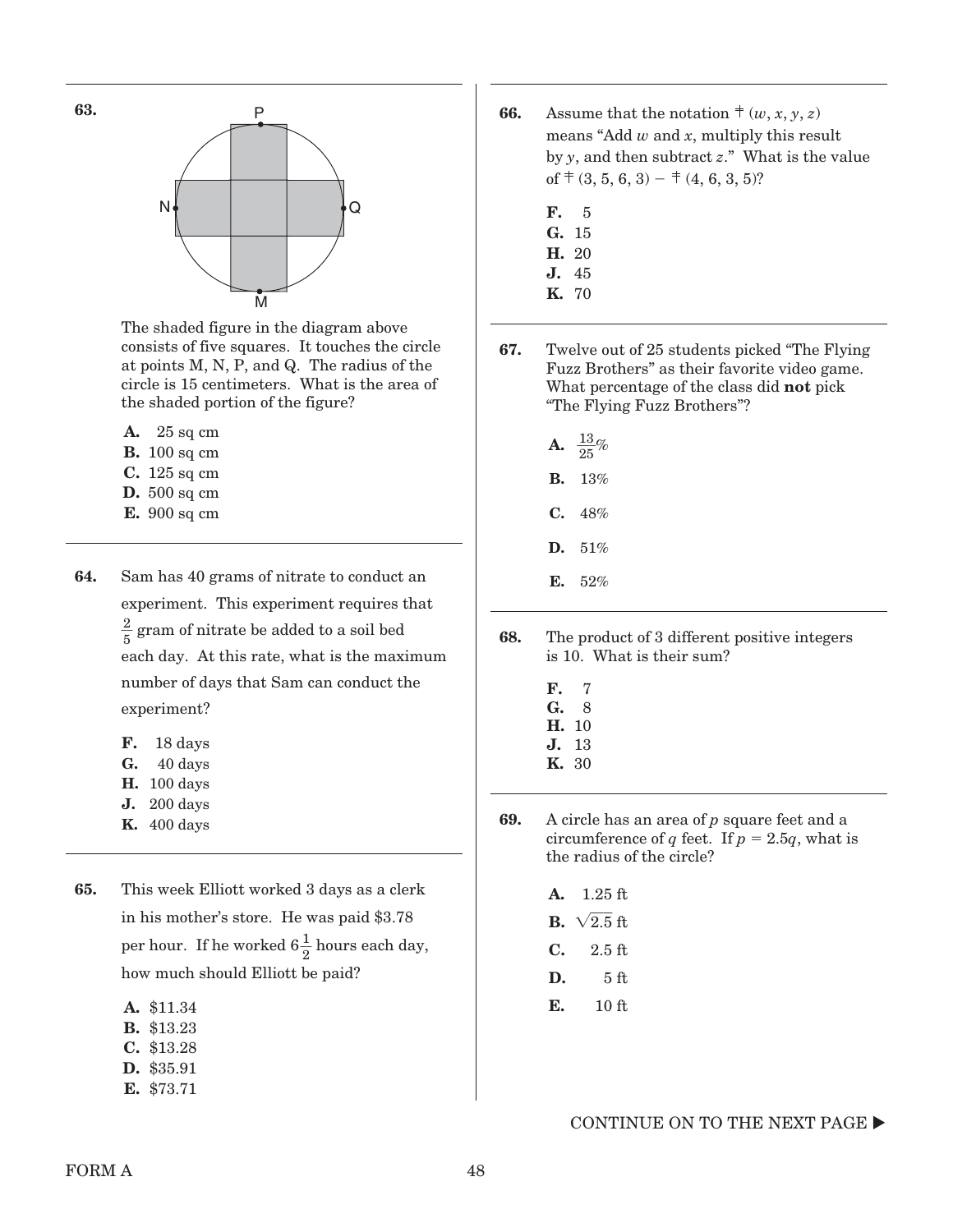

|    | $\frac{4}{5} = \frac{x^2}{20}$<br>$-2$ |
|----|----------------------------------------|
| A. | 4                                      |
| В. | 5                                      |
| C. | 8                                      |
| D. | 16                                     |
|    | E. 256                                 |

- **72.**  Four consecutive multiples of 10 have a sum of 300. What is the **least** of these numbers?
	- **F.** 20
	- **G.** 30
	- **H.** 40
	- **J.** 50
	- **K.** 60





What is the area of a square that has the same perimeter as the triangle above?

- **A.** 16 sq cm
- **B.** 24 sq cm
- **C.** 32 sq cm
- **D.** 36 sq cm
- **E.** 64 sq cm
- **74.**  Jorge is 5 less than the number that is 3 times his brother's age. If his brother is 8 years old, how old is Jorge?
	- **F.**  9 yr
	- **G.** 16 yr
	- **H.** 19 yr
	- **J.** 25 yr
	- **K.** 29 yr





If 10,000 pounds of cotton candy are consumed each year, how many pounds are consumed by 12-year-olds?

| А. | 16 lb                |
|----|----------------------|
| В. | 160 lb               |
| С. | 625 lb               |
| D. | $1,600$ lb           |
|    | <b>E.</b> 120,000 lb |

**76.** 

SCHOOL EXHIBIT VISITORS

| Dav                   |  |                                            | 5 |  |  |
|-----------------------|--|--------------------------------------------|---|--|--|
| Number<br>of Visitors |  | 16   21   20   17   19   21   17   21   18 |   |  |  |

According to the table above, what is the median number of visitors in the nine days?

**F.**  $18\frac{1}{2}$ **G.**  $18\frac{2}{9}$ **H.** 19 **J.** 20 **K.** 21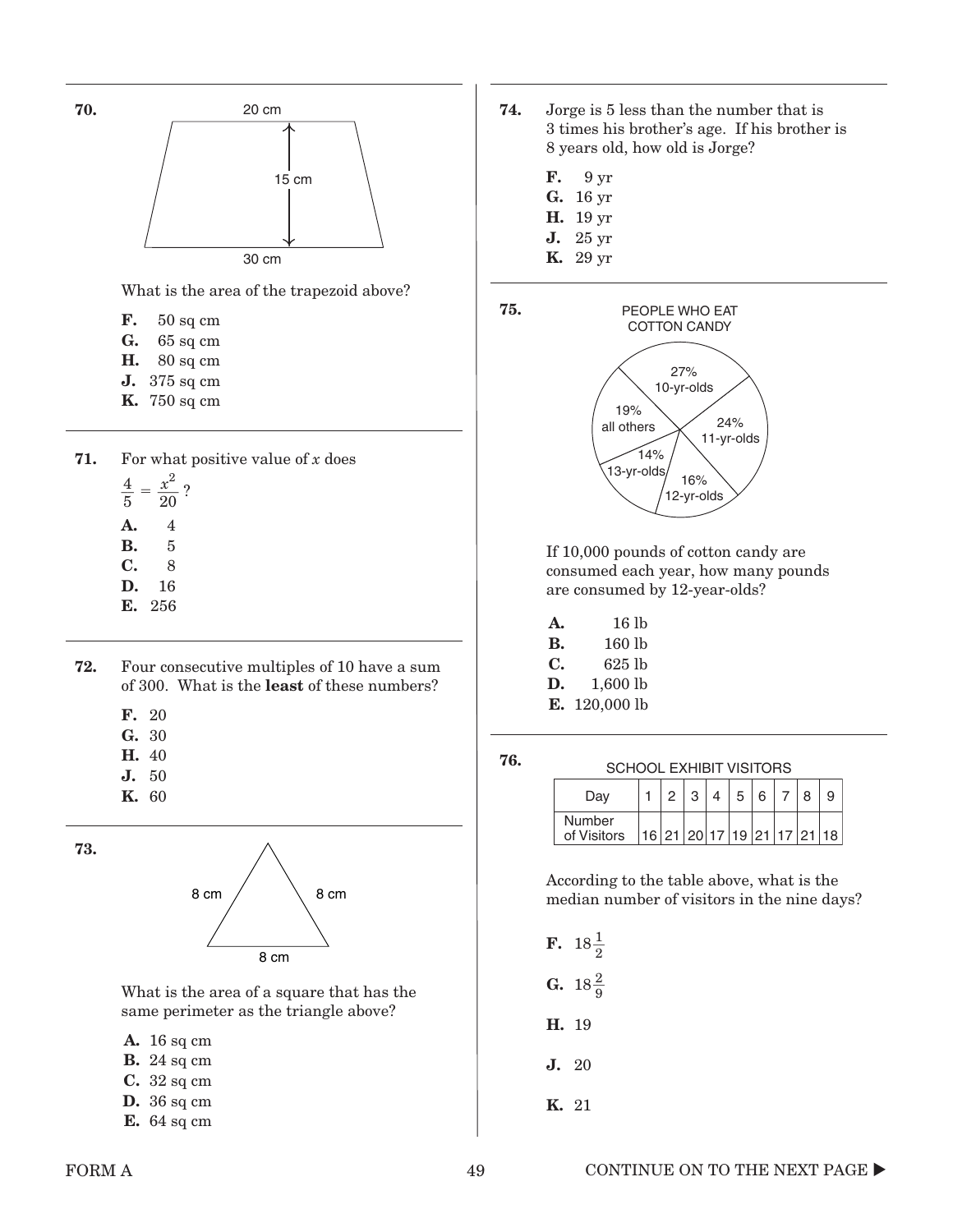**77.** If  $x = 14$  and  $y = 11$ , what is the value of  $5x(x - y)$ ?

- **A.** 3 3
- **B.** 15
- $C_{\bullet}$ 67
- **D.** 73  $\mathbf{E.}$  210
- 



In the diagram above, Z is a point on side WY of triangle WXY. Triangles WXZ and XYZ are similar. What is the measure of  $\angle$ WXY?

- **F.** 20°
- **G.** 70°
- **H.** 90°
- **J.** 110°
- **K.** 140°

**79.** For what value of *p* is  $3(p-4) = 2(p+1)$ ?

- **A.** 1
- **B.** 12 **C.** 4
- **D.** 15
- **E.** 14
- **80.** The probability of drawing a green candy from a jar of 20 candies is  $\frac{1}{4}$ . How many yellow candies should be added to the jar in order to reduce the probability to  $\frac{1}{6}$  ?
	- **F.** 3
	- **G.** 4
	- **H.** 6
	- $J<sub>r</sub>$ 8
	- **K.** 10

**81.**  John works 5 days a week. On Monday he completes  $\frac{1}{2}$  of his week's work. On Tuesday he completes  $\frac{1}{4}$  of the remainder of his work for the week. What fraction of the week's work remains to be done?



**82.**



The floor plan above is drawn on a grid made up of 1-inch squares. About how many square **yards** of carpet are needed to cover bedroom B?

| F. | $12$ sq yd  |
|----|-------------|
| G. | $27$ sq yd  |
| H. | $54$ sq yd  |
| J. | $81$ sq yd  |
| Κ. | $108$ sq yd |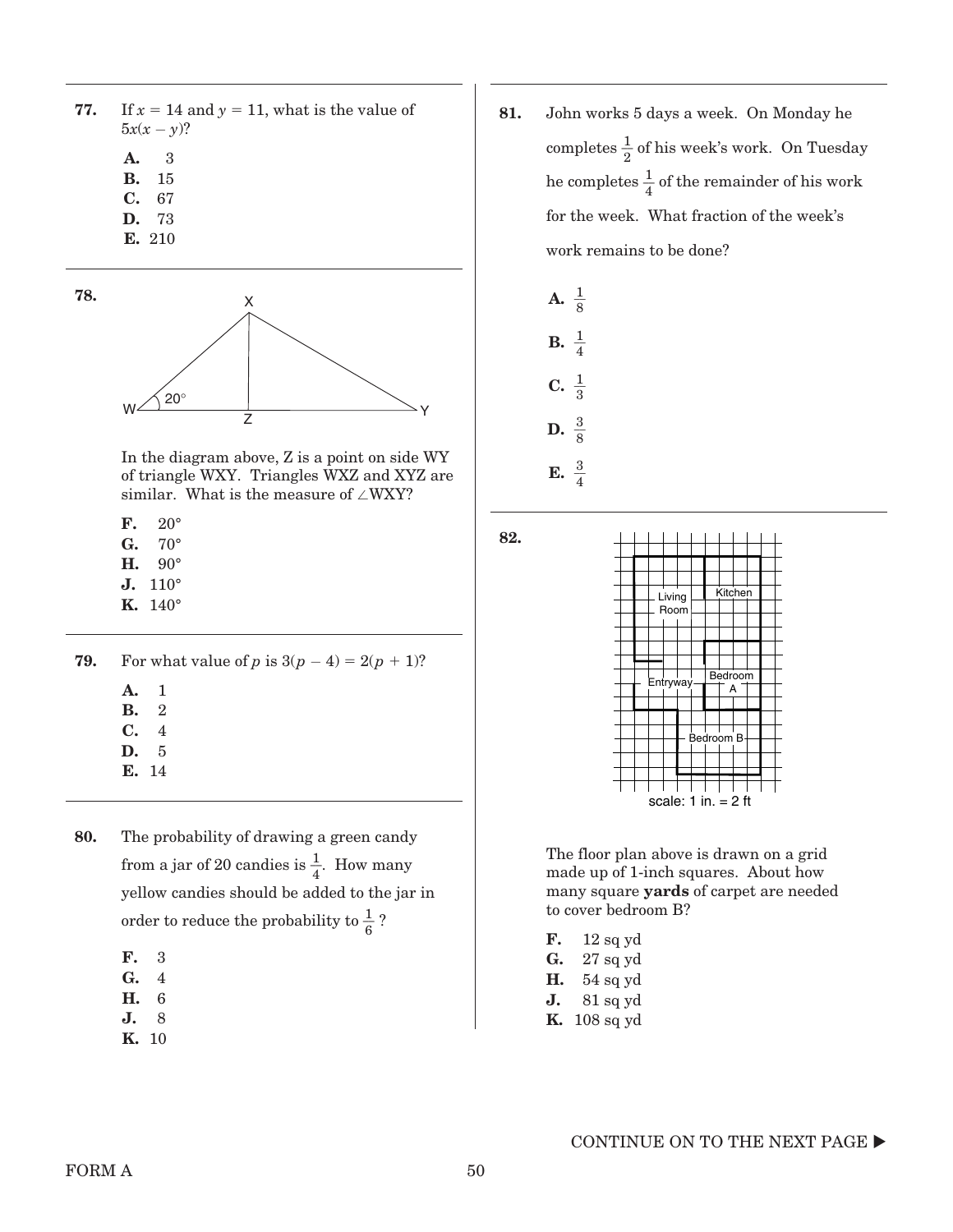- **83.**  Nicki has *n* stamps. She has half as many stamps as Mark has. Together, Nicki and Mark have 100 more stamps than Basilio. In terms of *n*, how many stamps does Basilio have?
	- A.  $3n 100$
	- **B.**  $3n + 100$
	- **C.**  $\frac{1}{2}n + 100$

$$
D. n-100
$$

**E.**  $\frac{3}{2}n - 100$ 





In the diagram above, ABCD is a square. BED is an arc of a circle centered at A, and AEC is an arc of a circle centered at B. The circles intersect at E. Find the measure of  $\angle$ EBA (not shown).

- **F.** 30°
- **G.** 45°
- **H.** 50°
- **J.** 60°
- **K.** 90°
- **85.**  Paula is now 4 times the age of Jae-Lynn. If Jae-Lynn will be 16 in 10 years, how old was Paula 4 years ago?

| ٠ | ×<br>۰. |
|---|---------|
|   |         |

- **B.** 10
- **C.** 16
- **D.** 20
- **E.** 24
- **86.** In an election between two candidates, the winner received 55% of the 17,000 votes. The loser received the remaining votes. How many more votes did the winner receive than the loser?
	- **F.** 500 **G.** 1,700
	- **H.** 3,000
	- **J.** 7,650
	- **K.** 9,350
- **87.**  Javial is packing boxes of candles for shipment. Each box can hold 15 candles. If Javial has 142 candles and fills all but the last box to capacity, how many candles will go into the last box?
	- **A.** 7
	- **B.** 18 **C.** 10
	- **D.** 14
	- **E.** 22
- 



In the figure above, W, X, Y, Z are points on a circle and WXYZ is a square. If the diagonal of the square is 16 centimeters long, what is the circumference of the circle?

- **F.**  $8\pi$  cm
- $G.$  16 $\pi$  cm
- **H.**  $32\pi$  cm
- **J.**  $64\pi^2$  cm
- **K.**  $1,600\pi$  cm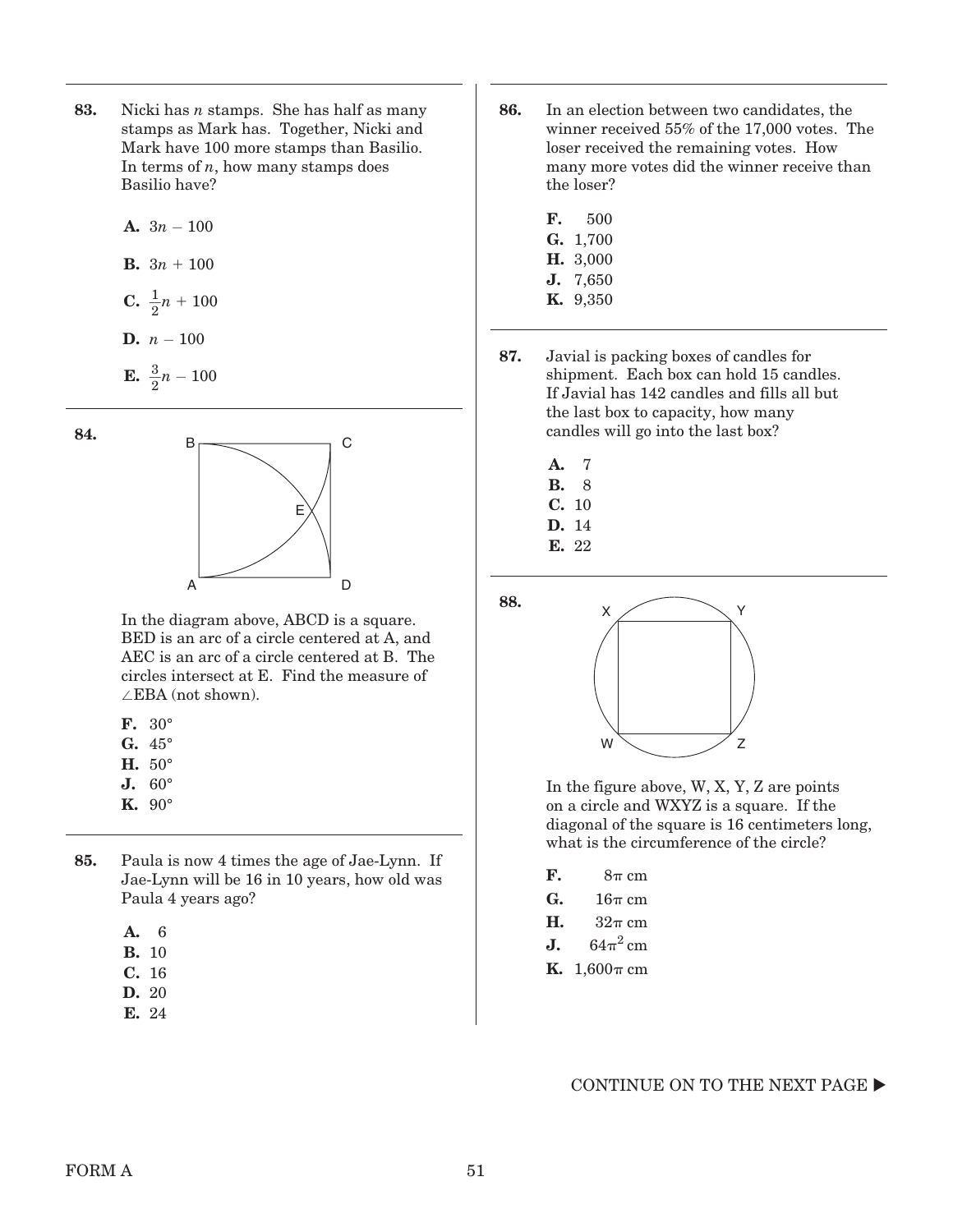- **89.** There are 660 feet in one furlong, and  $\frac{1}{2}$  of a fathom in one yard. How many fathoms are there in one furlong?
	- **A.** 155
	- **B.** 110
	- **C.** 220
	- **D.** 330
	- **E.** 440
- **90.** If  $x = 3$  and  $6x(2y 3x) = 18$ , what is the value of *y*?
	- **F.** 2
	- **G.** 4
	- **H.** 5
	- **J.** 6
	- **K.** 9

$$
91. \qquad \frac{n}{20} = \frac{k}{x}
$$

If  $n = 4$  and  $k = 13$ , what is the value of x?

- **A.** 12
- **B.** 40
- **C.** 52
- **D.** 65
- **E.** 80



On line *n*, if  $QS = 6$  centimeters and  $QR = RS$ , what is the length of  $\overline{PT}$ ?

- **F.** 12 cm
- **G.** 13 cm
- **H.** 14 cm
- **J.** 16 cm
- **K.** 17 cm
- **93.**  There are *x* seats in the Ralston Theater and *y* seats in the Baker Theater. The Baker Theater has 3 more than twice as many seats as the Ralston Theater. What is the value of *y* in terms of *x*?
	- **A.**  $x + 3$ **B.**  $2x + 3$ **C.**  $2x - 3$  $\mathbf{D.}$  3*x* **E.**  $3x + 3$

**94.**



P is the center of the circle.  $\overline{BC}$  is a diameter. The perimeter of rectangle ABCD is 48 centimeters.  $\overline{PQ}$  is a radius and Q is on  $\overline{AD}$ . What is the area of the circle?

- **F.**  $8\pi$  sq cm
- G.  $16\pi$  sq cm
- **H.**  $32\pi$  sq cm
- **J.**  $64\pi$  sq cm
- **K.**  $128\pi$  sq cm

**95.** 
$$
\left(\frac{1}{2} + \frac{2}{5}\right) \div \frac{2}{3} =
$$
  
\n**A.**  $\frac{2}{5}$   
\n**B.**  $\frac{1}{2}$   
\n**C.**  $\frac{3}{5}$   
\n**D.**  $\frac{21}{20}$   
\n**E.**  $\frac{27}{20}$